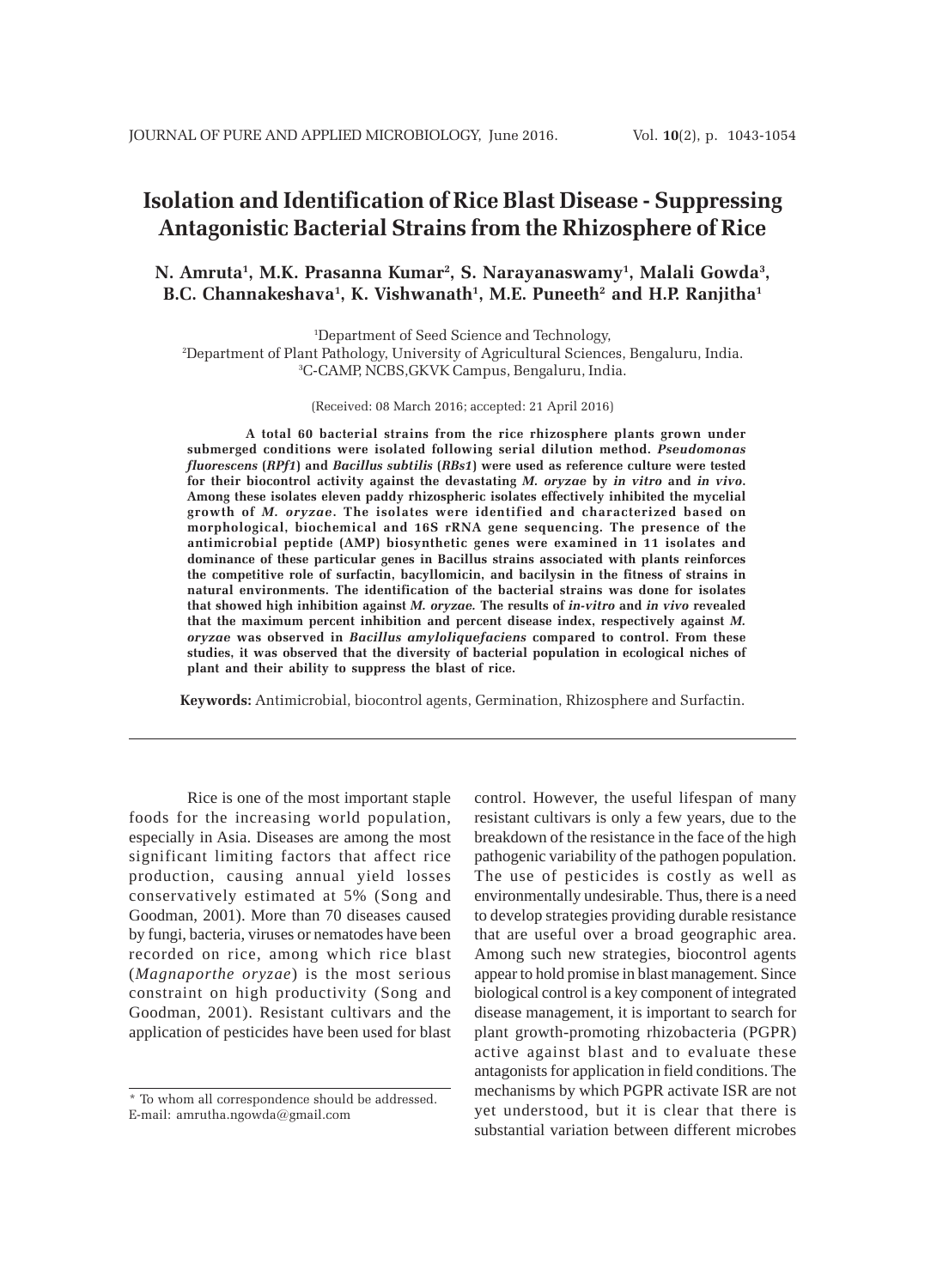and plants. The ability to secrete siderophores into the environment is an important feature of many PGPR. Siderophores are iron-chelating compounds that many microbes use to acquire iron from the soil. Siderophore-producing bacteria are able to out-compete other soil microbes, providing one mechanism for their antagonistic properties (Duffy and De´fago, 1999).

Microbial biopesticides, which consist of microbial strains including bacterial or fungal species and bacteriophages by Montesinos and Bonaterra (2009), offer an alternative to or are able to complement chemical pesticides Fravel (2005). For example, several strains of the bacteria *Pantoea agglomerans* (Francés *et al*., 2006) in addition to *Pseudomonas fluorescens* (Temple *et al*., 2004), and *B. subtilis,* McSpadden and Gardener (2004), have been reported in the successful control of many plant diseases. *B. subtilis* and related species have been the object of particular interest because of their safety, their widespread distribution in very diverse habitats, their remarkable ability to survive adverse conditions due to the development of endospores, and their production of compounds that are beneficial for agronomical purposes. Several strains of Bacillus have been shown to control plant diseases by different mechanisms of action, including antibiosis, the induction of defense responses in the host plant, and competition for nutrient sources and space (Ahimou *et al*., 2000). Among these mechanisms, the dominance of antimicrobial peptide (AMP) biosynthetic genes *viz*., *surfactin, bacylisin, fengycin, bacyllomicin, subtilin* and *iturin* in *Bacillus* reinforces the competitive role for the fitness of strains in natural environments (Mora *et al*., 2011). These AMP gene markers assist in the selection of putative biocontrol agents against plant pathogens. The isolation of indigenous bacterial isolates from paddy ecological niche, its fitness as bioagent through its physiological properties, bioactivities and sustainability, including selection, screening, and characterization of strains for antagonism is studied here in managing the paddy blast disease caused by *Magnaporthe oryzae*. In future, it's prudent to develop a variety of options for disease management to sustain the food production, which may employ these bioagents or its pertinent method of application.

#### **MATERIALS AND METHODS**

#### **Rhizobacteria isolation**

Samples of rhizosphere soil and roots were collected from commercial rice fields of cultivars Jaya, BR 2566 and HR-12 at ZARS, Mandya, Karnataka during 2014 rice growing season. The soil where the samples were collected and sampling was done mainly in the following two locations in India (1) Mandya, latitude 12.5200° N and longitude 76.9000° E (2) Bengaluru, GKVK, latitude 12.9667° N and latitude 77.5667° E. The soil samples from rhizosphere were collected from 40-day old rice plants showing five fully opened leaves and tillering under submerged conditions, following serial dilution method. Ten grams of rhizosphere soil in 90 mL of sterile saline (0.85%) was diluted to $10<sup>7</sup>$  (Bharathi et al., 2004). 0.1 mL of each dilution was spread on Luria-Bertani (LB) agar and incubated at  $28 \pm 2$ °C until colony development was observed.

#### **Morphological, physiological and molecular characterization**

Out of 110 rhizobacteria isolates 60 were randomly selected and purified bacterial strains were studied for colony and cell morphology using light microscopy and Gram staining (Vincent, 1970). And these bacterial strains were evaluated under *in vitro* and *in vivo* condition. Among these 11 isolates were selected on the basis of effectively inhibited the mycelial growth of *M. oryzae.* The isolates were identified and characterized based on morphological, biochemical and 16S rRNA gene sequencing. Biochemical tests for urease activity, nitrate reduction, hydrogen sulfide production, phosphate solubilization, and methyl red-Voges-Proskauer (Cappuccino and Sherman, 2002) and also done carbohydrate utilization and fermentation. All incubations of the bacterial cultures were done in a clean incubator at 30°C. **Urease Test**

The ability of the isolates to attack nitrogen and carbon bonds in amide compounds was determined using Christensen's urea broth (Oxoid ltd., Basingstoke, Hampshire, England) containing the pH indicator phenol red (Cappuccino and Sherman, 2002). A loopful of the bacteria were aseptically inoculated into sterile Christensen's urea broth using a sterile wire loop and incubated for 24 hours.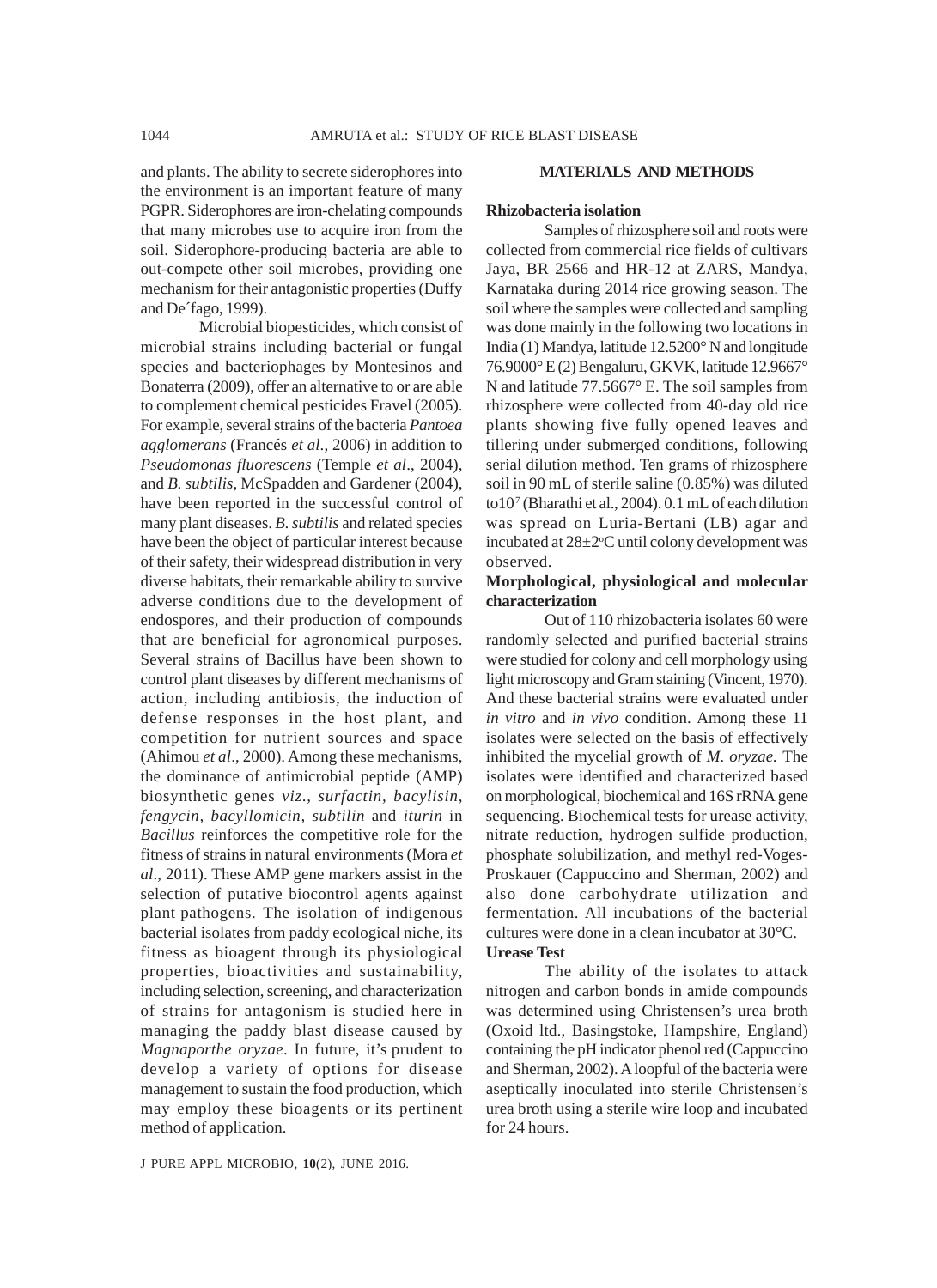#### **Starch hydrolysis**

Iodine solution is used to detect the hydrolysis of starch. It gives a blue colour with starch, brown with erythrodextrins and no colour with maltose.

The starch medium is used for starch hydrolysis and its composition is as follows

| Peptone          | : 10 g                |
|------------------|-----------------------|
| Beef extract     | : $5 g$               |
| Starch (soluble) | : $2 g$               |
| Agar             | : 2g                  |
| Water            | $:1000 \,\mathrm{ml}$ |
| pH               | :7                    |

The medium was sterilized by autoclaving and poured into sterilized Petri plate and then allowed to solidify, the test culture was spot inoculated on the sterilized medium. The plates were then incubated at 30 ºC, so as to the organism allow to grow for 48 hours. After the incubation period is over, the inoculated plates were flooded with lugol's iodine and left few minutes for its action.

#### **Production of hydrogen sulphide**

This test reveals the ability of the bacterium to liberate  $H_2S$  by dissimilation of sulphur containing amino acids like cystine and methionine. The usual bacteriological peptone contains cystine in enough concentration and it is used as a substrate. The following medium (peptone water) was used for the above study.

| Peptone          | : 10 g                |
|------------------|-----------------------|
| NaC <sub>1</sub> | : 5g                  |
| Water            | $:1000 \,\mathrm{ml}$ |
| pH               | : 7                   |

Five-milliliter medium was dispensed in tubes and autoclaved. To detect  $H_2S$ , the lead acetate test strips were prepared as follows, Whatman No.1 filter paper was cut into 5 x 50 mm strips, which were then soaked in a warm saturated solution of lead acetate. The strips were then dried, autoclaved and again dried at 60ºC. The medium in each tube was inoculated with a loopful of 48 hr slant growth of the bacterium. After inoculation, a test strip was inserted in between the plug and inner wall of the tube, so that, it hangs just above the broth but does not touch it. The tubes were incubated at 27 ºC and observations were recorded at regular intervals up to 14 days.

# **Catalase activity assay**

CAT activity was estimated

spectrophotometrically at 240 nm by the rate of decomposition of hydrogen peroxide (Wang *et al*., 2001). Five µl of supernatant was mixed with 500 µl of substrate (150 µL 3% hydrogen peroxide in 450 µL PBS). The mixture was incubated at 28 °! for 10 min. CAT activity is presented as U/mg protein. **Glutathione S-transferase activity assay**

GST activity was determined spectrophotometrically at 340 nm by the change of the concentration of 5-(2, 4-dinitrophenyl) glutathione, which is a conjugation product of DNCB and reduced glutathione catalyzed by GST (Habig *et al*., 1974).The reaction mixture contained 50 µL of 1 mM glutathione, 50 µL of 1 mM of DNCB and 1.35 ml of phosphate buffer in a total volume of 1.5 ml solution and allowed this mixture to equilibrate at  $25^{\circ}$ C. Then 50 µL of gut homogenate was added to the reaction mixture and inverted for 3-5 sec, an increase in optical density was measured up to 3 min with the interval of 30 sec. GST activity is represented as U/mg protein.

**Protease**

Bacterial isolates were checked for the production of proteases by growing them on skimmed milk agar (SKM) as described by Kazempour (2004). An ability to clear the skimmed milk suspension in the agar was taken as evidence of the secretion of proteases.

# **Protein estimation by Lowry's method**

The samples were electrophoresed on 10% native-PAGE. After electrophoresis, the gel was pre-soaked in 0.2 M Tris-HCl buffer, pH 7.1. Then the gels were incubated in a reaction mixture containing 0.5 ml of 7%  $\alpha$ -napthylacetate in acetone, 12.5 mg Fast Blue RR salt; 1 ml of 0.2 M Tris-HCl buffer, pH 7.1 and 23.4 ml of water for 30 min and visualize the bands (Hunter and Burstone, 1960). Purified cultures of these inveterate strains are maintained in LB medium at -20°C for future utility.

#### **Partial 16S rRNA amplification and sequencing DNA**

Molecular verification and confirmation of strains were carried out by amplification of 16S rRNA gene from the genomic DNA by using universal primers (Table 5; Isabel Mora *et al*., 2011).

Aliquot of each amplified product was electrophoresed on agarose gel (0.7%), TAE buffer (1X) at 50V for 45 min. and stained with ethidium bromide, visualized on a UV transilluminator (Liu *et*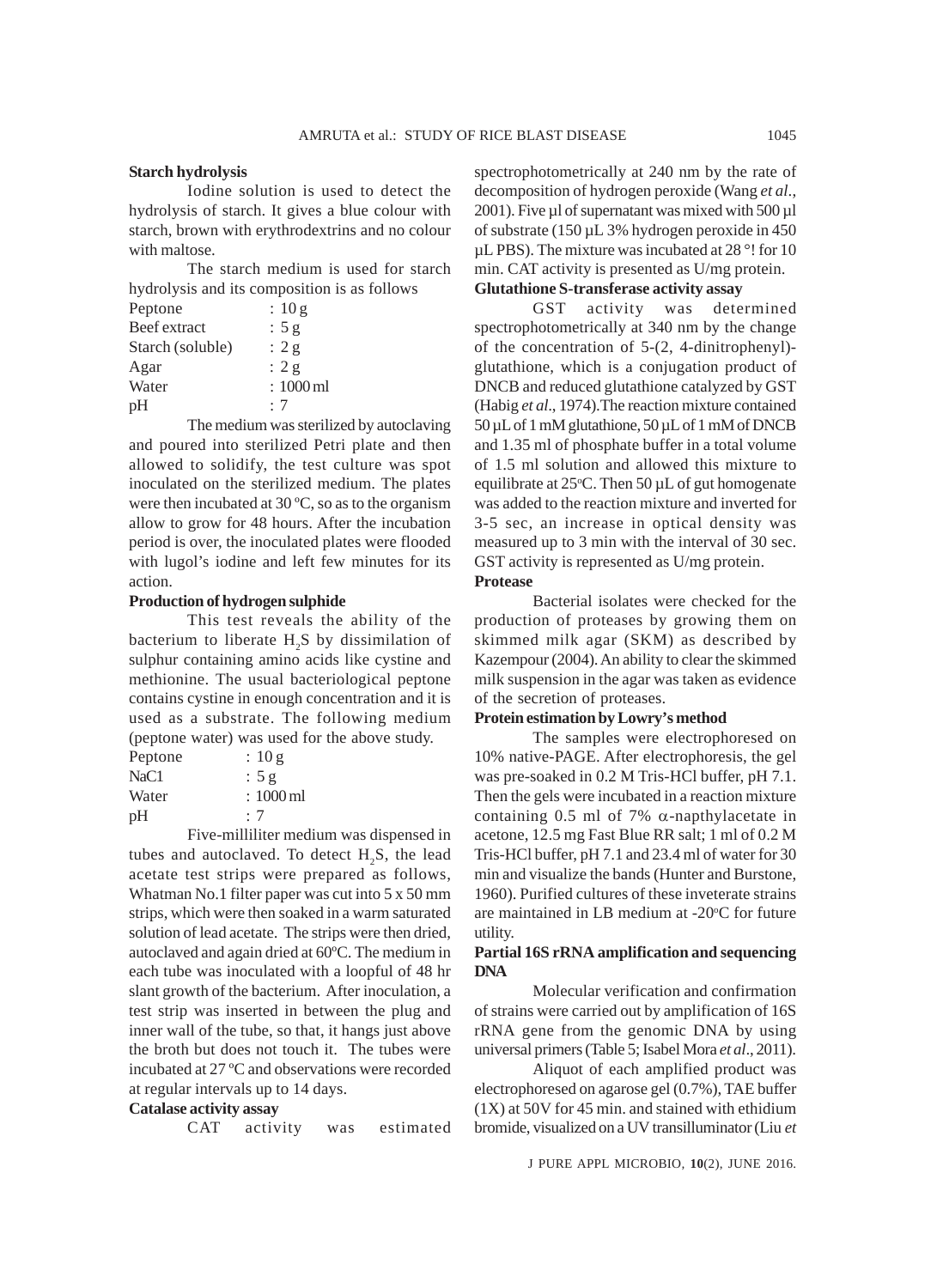*al.*, 2005). Nucleotide sequencing of the PCR fragments was performed (Amnion Biotech Pvt. Ltd., Bangalore, India) to sequences corresponding to 16s rRNA gene of the strains were reverse complemented using software Bio edit and aligned using the clustlX software. The aligned sequences were compared utilizing NCBI database for bacteria homology and searches in 16S rDNA sequences in GenBank performed with the BLAST program. Based on maximum query coverage with reference sequences from EMBL database (http:// www.ncbi.nlm.nih.gov/Genbank) the species were identified. The strains were identified based on the closest relative with 97-99 percent identity.

## **Use of AMP gene primers and PCR assays**

Primers reported by Mora 2011, to detect the genes bmyB, ituC, srfAA bacA and spaS. PCR was carried out. The amplification products were analyzed on a 1.8 % agarose gel in  $1 \times$  Tris-acetate-EDTA (TAE), run for 45 min at 90 V, and viewed after staining with ethidium bromide. Size comparisons were made with a 1-kb plus ladder. Gel images were captured with an imaging system. The presence of AMP biosynthetic genes in bacillus and non bacillus isolates were determined by PCR using the specific primers for these genes (bmyB, ituC, srfAA, bacA, and spaS).

#### **Host**

The seeds of the rice cv. HR-12, susceptible to blast obtained from ZARS., Mandya Karnataka state, India was used throughout the study.

#### **Fungal pathogen**

Identified and proven pathogens *M. oryzae* (blast disease) was obtained from the cultures deposited at C-CAMP, NGG, NCBS, Bengaluru.

#### **Pathogenicity of bacteria**

In order to test whether bacteria were pathogenic to rice plants, seeds were immersed in a suspension of the antagonistic bacteria  $(5x10^9)$ cfu mL-1) for 5 min (Raupach and Kloepper, 1998). Sterile distilled water was used as a control. Once treated, seeds were germinated in autoclaved soil. Seedlings were maintained under glasshouse conditions at 25-28ºC with daily watering with the addition of fertilizers (Fig 6).

#### *In vitro* **antagonism against** *M. oryzae*

Bacterial isolates were streaked around the periphery of a petri dish (1 cm away from the edge) containing PDA. Five mm mycelial plug from seven day old PDA cultures of rice pathogen *M. oryzae* was placed at the centre of Petri dish. Four replicates were maintained for each bioagent. The Petri dishes were then incubated at 28±2ºC for 5 days. Petri dishes inoculated with fungal discs alone served as control. Observations on the width of inhibition zone and mycelial growth of test pathogens were recorded and percent inhibition of pathogen growth was calculated.

 $I = 100(C-T)/C$  where, I= percentage inhibition of mycelial growth,  $C =$  growth of the pathogen in the control plate (mm) and  $T =$  growth of pathogen in dual culture (mm) plate.

#### *In vivo* **assay of the antagonistic isolates under greenhouse**

Seeds were sown in pots (30 cm diameter) containing sterilized soil (5 kg) at a rate of five seeds/pot with five pots for each replicate. Plants were kept in the greenhouse at a temperature of 28  $+ 2$ <sup>o</sup>C during the day and  $25 + 2$ <sup>o</sup>C at night for 40 days. For inoculation of plants, bacterial cultures were grown in nutrient broth for 24-48 h at 28 + 2ºC. Cell pellets were obtained by centrifugation at 6000 x g for 5 min, washed and resuspended in sterile water. *B. subtillis* strains (10<sup>9</sup> cfu/ml) suspension were individually sprayed on entire plants 2 days before inoculation with the pathogen and one control treatment sprayed with distilled water was maintained.

The blast fungus cultured on oatmeal agar and incubated at 25°C under fluorescent lights with a 12-hour photoperiod for 2-3 weeks. Spores of the fungus were harvested by flooding the cultured agar plates with 5-7 mL sterile water containing 0.5% gelatin then filtered through 0.2 µm nylon meshes and transferred immediately to a container containing ice to prevent spore germination. Spore concentration was adjusted to 1x10<sup>5</sup> spores mL<sup>-1</sup> and sprayed on 20 days old rice plants 100 ml/plant that was transferred to the inoculation chamber 1 day before the inoculation for acclimatization during the morning  $(28 \pm 5^{\circ}C)$ day and  $25 \pm 5^{\circ}$ C night temperature and relative humidity above 90%). Immediately after inoculation, the plants were covered with a polythene hood and black polythene sheets for 24 hours to stimulate infection in the dark. Disease assessment was done of six days after fungal inoculation, each plant was assessed individually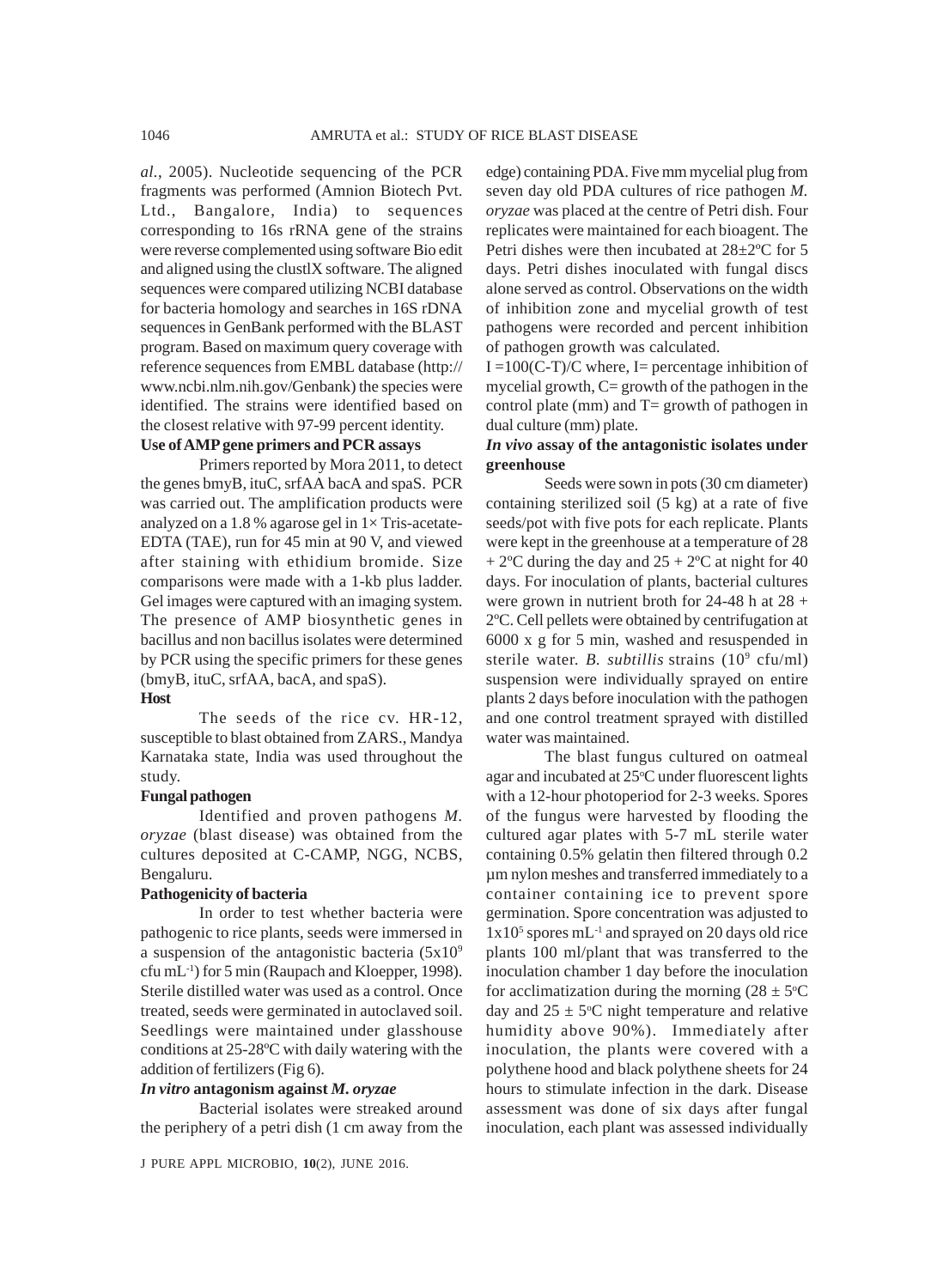for blast infection and each leaf was scored for number and size of lesions. Disease incidence was evaluated according to a lesion index (Someya *et al*., 2002).

# **RESULTS AND DISCUSSION**

#### **Isolation and Morphological characterization of bio control strains**

(Total 60 bacterial strains were selected from paddy rhizosphere soils (Betelho *et al*., 1998; Naureen *et al*., 2005) among these 11 bacterial strains of maximum inhibited against blast fungus were selected for detailed investigation. Species diversity investigation among these indicated that they likely belong to a range of different bacterial genera, Bacillus, and Pseudomonas, as they showed morphological characteristics most closely resembling these genera (Grimont and Grimont 1992). Different strains exhibited different combinations of properties for nitrogenase activity, esterases, proteases, catalases and  $H_2S$  production. The bacterial strains isolated from rice rhizosphere soils along with two reference strains were used. Colony morphology was observed after 24 hrs of inoculation, different (individual) colonies were picked from inoculated plates. Gram's staining and other morphological studies were done (Table 1). Out of 11 bacterial isolates*,* 7 isolates were grampositive and 3 isolates were gram-negative. For carbohydrate utilization, all were able to utilize maltose except strain UASBR11. All-Strain were able to produce acid from lactose, sorbitol, glucose, dulcitol, sucrose and mannitol, but strains UASBR2, UASBR4 and UASBR11 did not utilize any of these whereas for phenyl alanine test all isolates showed negative and all isolates showed positive for urease test. The data were summarized in Table 1.

Almost all the isolates fermented glucose,



Fig. 1a. Carbohydrate utilization test Fig. 1b. Amylase activity



Fig. 1c. Production of H<sub>2</sub>S

**Fig. 1.** Enzyme producing attributes of bacterial isolates





Fig. 1d. Skim milk agar test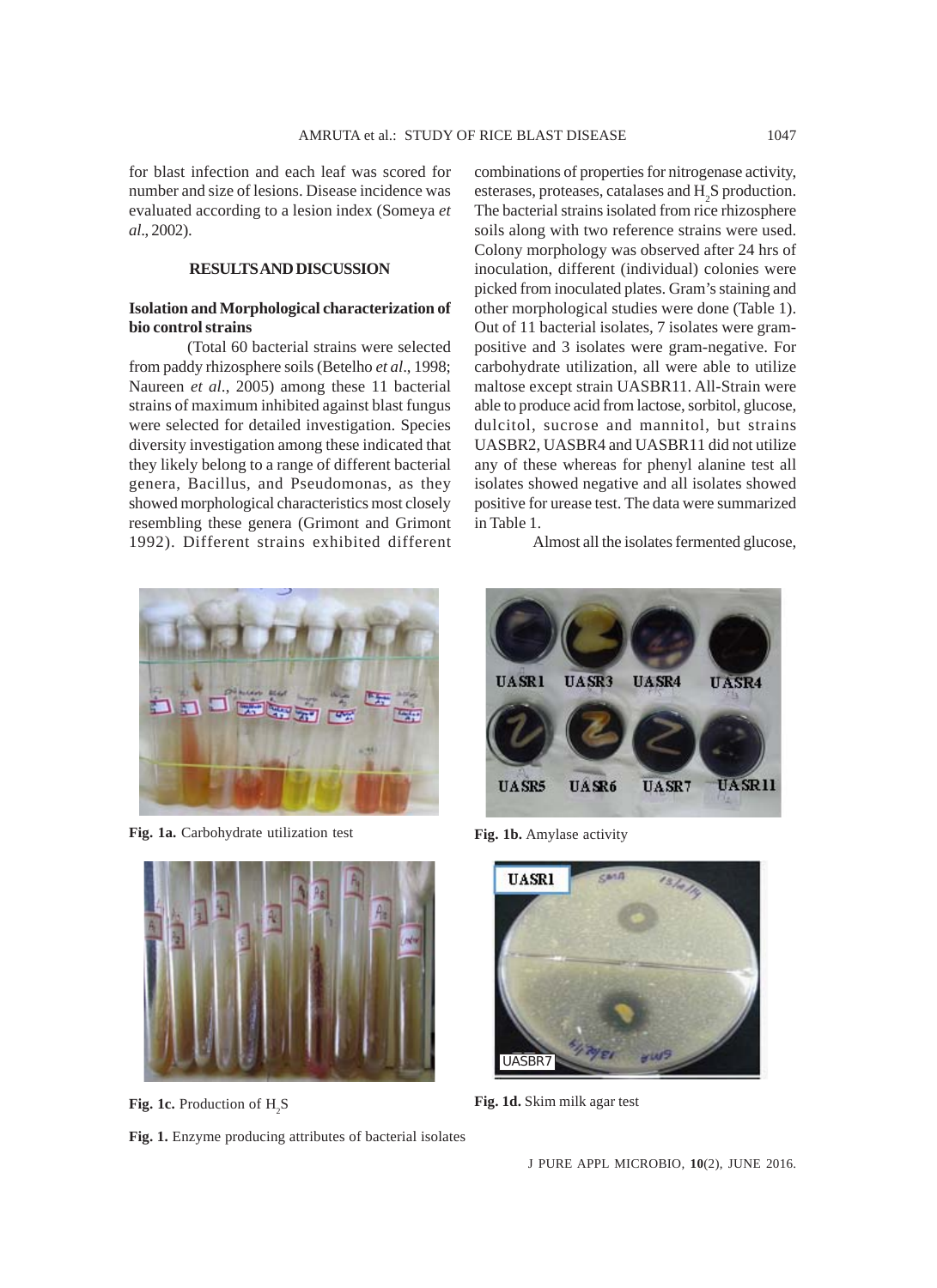lactose, sucrose with the production of both by Ali *et. al*., (1998) also studied the biochemical characteristics of the different bacterial isolates isolated from different sources. They reported a little or no difference in these biochemical characters and stated that such similarity among



**Fig. 2.** Protein profile on 10 % SDS-PAGE



**Fig. 4a.** Amplification of PCR products of bacterial isolates run in 1 % (W/V) agarose gel. M- 498 bp marker for *bacA gene*



**Fig. 4c.** Amplified PCR products of bacterial isolates run in 1 % (W/V) agarose gel. M- 423 bp marker for *ituC gene*



**Fig. 4e.** Amplified PCR products of bacterial isolates run in 1 % (W/V) agarose gel. M- 423 bp marker for *Bacyllomicin - bmyB gene*

the isolates might be due to the presence of some common genetic materials. Bacterial isolates from rhizosphere soil sample all the biochemical characteristics gives starch, catalase, urease gives positive results which are reports of Musliu Abdulkadir *et al*. (2012).

**Enzyme producing attributes of bacterial isolates**

Protease activity of bacterial isolates was carried out on skim milk agar medium, out of 11



**Fig. 3.** Amplified PCR products of 13 isolates run in 1 % (W/V) agarose gel. M- 1300 bp marker



**Fig. 4b.** Amplified PCR products of bacterial isolates run in 1 % (W/V) agarose gel. M- 375 bp marker for *spaS gene*



**Fig. 4d.** Amplified PCR products of bacterial isolates run in 1 % (W/V) agarose gel. M- 423 bp marker for *Surfactin - srfAA gene*

|                       | 1: UASBR1 6: UASBR6 11: UASBR11 |  |
|-----------------------|---------------------------------|--|
|                       | 2: UASBR2 7: UASBR7 12: RBs-1   |  |
|                       | 3: UASBR3 8: UASBR8 13: RPf-1   |  |
| 4: UASBR4 9: UASBR9   |                                 |  |
| 5: UASBR5 10: UASBR10 |                                 |  |

**Fig. 4.** Representative electrophorograms of AMP biosynthetic genes amplification products in different bacterial isolates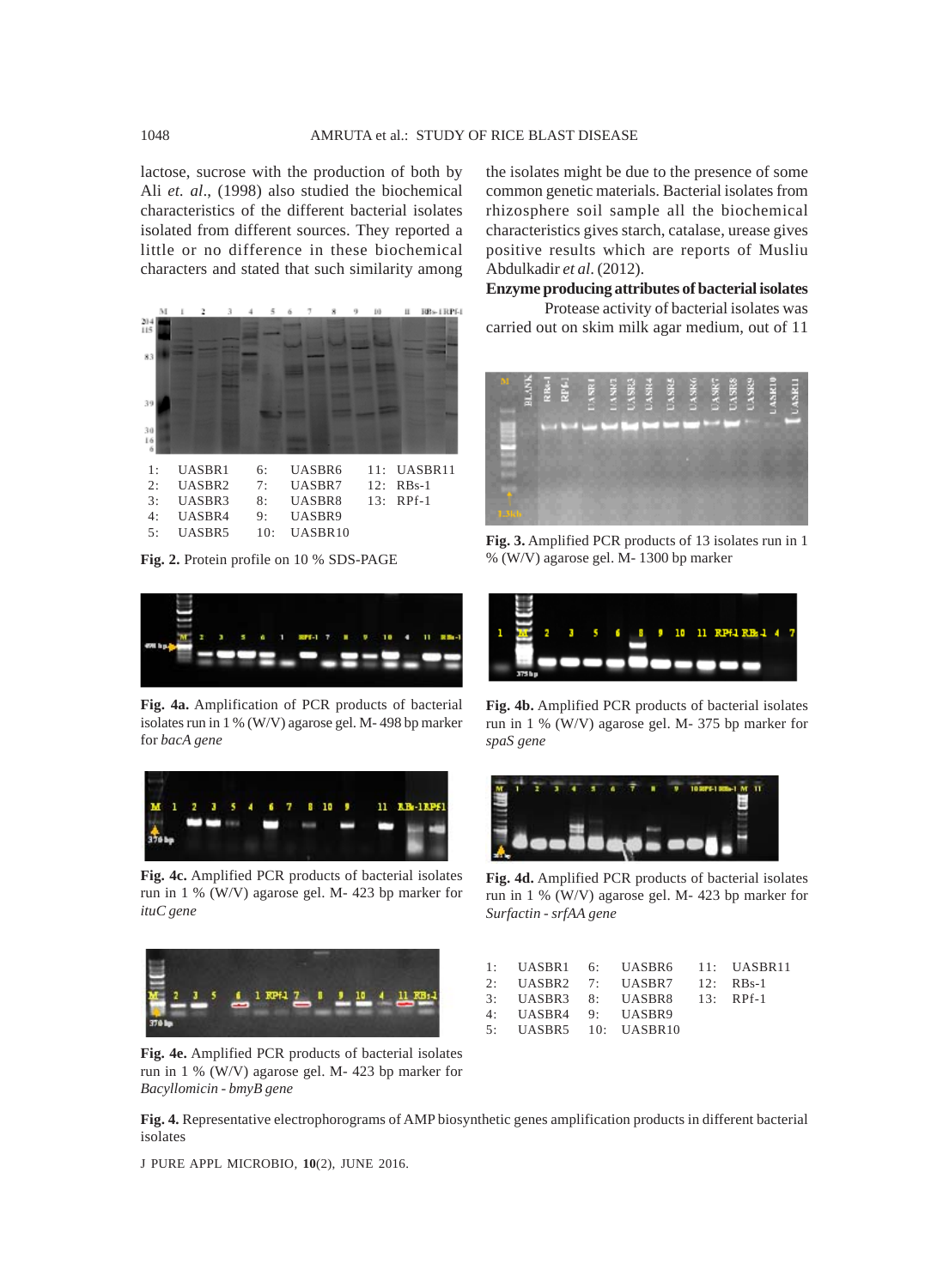isolates*,* 2 isolates; UASBR1and UASBR7 showed positive for the test (Fig. 1d) and remaining 9 isolates showed negative for the test. In these isolates UASBR1 showed a zone of clearance of 1mm and these results showed UASBR1 have the ability to produce more enzyme hence strong protease activity compared to isolate UASBR7.

A starch agar plate assay with iodine added to detect amylase activity. Strains UASBR9 exhibiting amylase activity with the zone of clearance of 4mm. Out of 11 isolates*,* 8 isolates showed positive for the test (Fig. 1b) and remaining 3 isolates showed negative for the test. Colonies are white to cream in colour with a rough surface (often wrinkled) and capable of starch hydrolysis, which matches with characters of *B. subtilis* (Claus



Note: Fungal culture in the center of the plate; BCA around (perimeter)

**Fig. 5.** *In vitro* screening of bacterial strains against *M.oryzae*.

and Berkeley, 1986)..

H2 S production (Fig. 1c) out of 11 isolates 3 isolates showed positive for  $H_2S$  production and remaining isolates were negative and all isolates were positive for GST activity ranged from 4.69 to 7.59 U/ml of enzyme and Catalase activity between 3.15 to 7.52 (Table. 3).

The esterase activity three isolates (UASBR8, UASBR3 and UASBR6) were showed esterase isozymes (4 isozymes around 110 kDa, 75 kDa, 74 kDa and 68 kDa; while other isolates were not showing esterase activity and protein extract was run on 10 % SDS-PAGE to know the bands of different bacterial isolates were observed as shown in Fig 2. it was found that there was multiple banding patterns was observed among the isolates and protein concentration ranged from 1.99 to 4.45 mg/ ml (Table. 3) There are several phenotypic similarities among isolated strains and their ability to produce acid from carbon sources is the same. If showed that the presence of multiple bands because of all the causes the total protein content of the samples was moderately high. Similar work was done by Xu *et al*., 2009. Protein studies, the ranges of proteins and variations in their molecular weight suggest the diversity and probability of getting bacterial isolates from paddy rhizosphere soils.

#### **Pathogenicity and effects of bacteria on plant growth**

No signs of pathogenicity, such as lesion formation or wilting were observed in the seedlings that had been incubated with bacterial cultures (Table 6).

#### **Species identification by partial 16S rRNA sequencing**

Bacterial isolates that were found to be most effective in controlling rice blast both *in vitro*



J PURE APPL MICROBIO*,* **10**(2), JUNE 2016. **Fig. 6.** Effect of bacterial isolates treatment compared to untreated on the growth at 60 days old paddy seedlings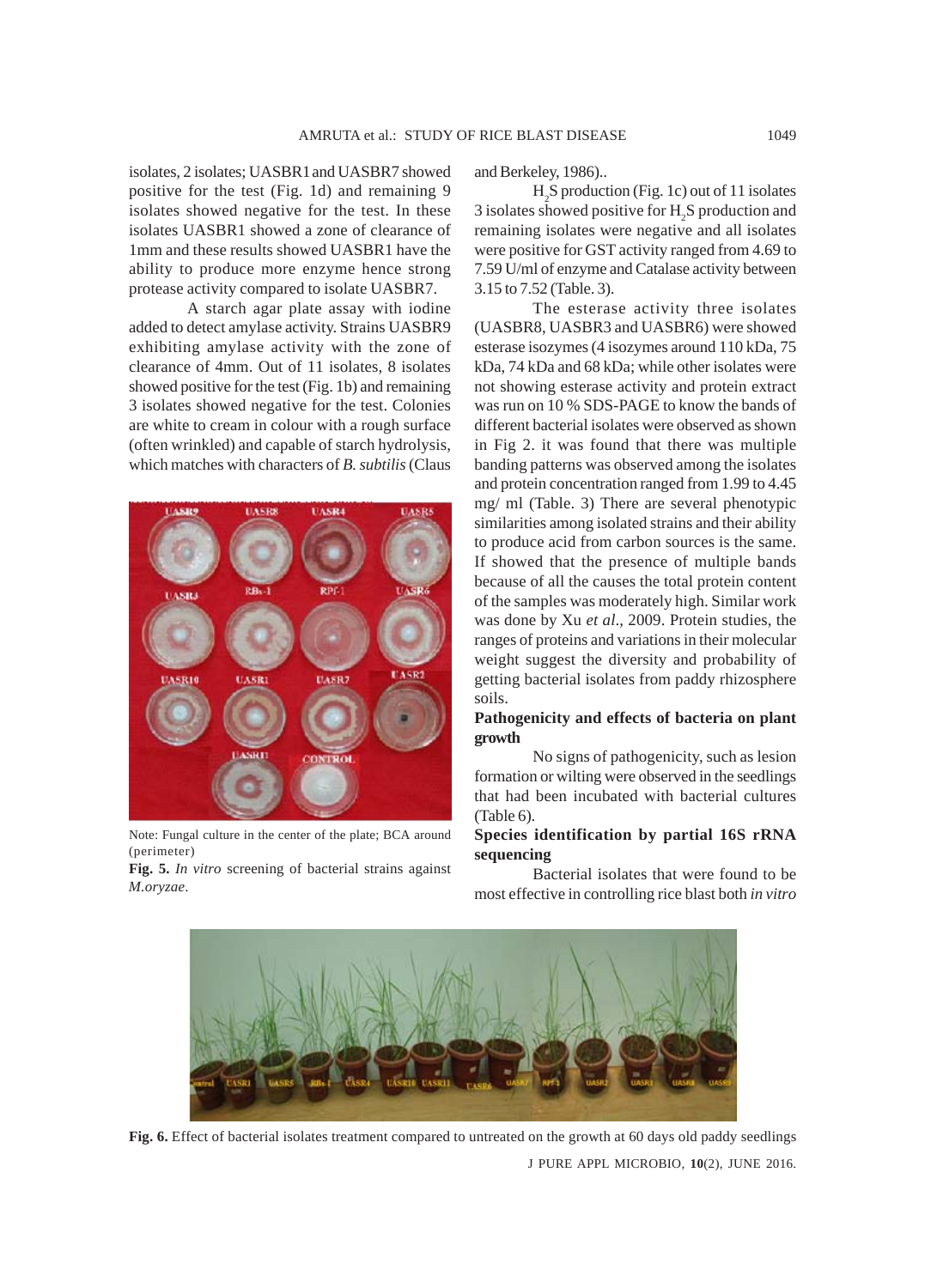and *in vivo* were identified using partial 16S rRNA gene sequencing. The 16S rRNA primers were used and the excised DNA bands of the ladder and sample isolates amplified without any problems. Amplification products were of the expected 1300bp size (Fig. 3). All 11bacterial isolates were amplified and showed the presence of 16S rRNA genes. The sequences obtained were compared with those in public databanks, and on the basis of similarities with existing sequences, we were able to identify most isolates at least to the genus level, as shown in Table 4, PCR amplicons of 16S rDNA of about 1300 bp was observed as discrete bands on an agarose gel. The sequences were

submitted to NCBI data Bank having accession nos. The cultures were identified. It has been reported that the bacteria from genera *Bacillus*, *pseudomonas*, *Serratia*, *Alcaligenes* and *Proteus* promoted growth and yield of different nonleguminous plants were also reported by Selva Kumar *et al*. (2008). Indeed, the root associated bacterium showed the potential capacity to promote the growth of the rice plantlets and very probably in another plant also, a regulatory function play role on the interaction of the plant with other components of rhizosphere (Hallmann *et al*., 1997).

| Table 1. Morphological characters of bacterial isolates from rice rhizosphere soils |  |  |  |  |
|-------------------------------------------------------------------------------------|--|--|--|--|
|-------------------------------------------------------------------------------------|--|--|--|--|

| SI.<br>No. | Isolate            | NCBI, BLAST results        | Gram<br>staining             | <b>Shape</b> | Colony<br>size | Pigmentation Mucoidness |         |
|------------|--------------------|----------------------------|------------------------------|--------------|----------------|-------------------------|---------|
| 1          | $RBs-1$            | Bacillus subtilis          | $^{+}$                       | Serrated     | $20-25$ mm     | White                   | Absent  |
| 2          | RPf-1              | Pseudomonas fluorescens    | $\overline{\phantom{a}}$     | Round        | $5-10$ mm      | Creamy                  | Absent  |
| 3          | UASBR1             | Alcaligenes sp.            | $^{+}$                       | Round        | $4-3$ mm       | Creamy yellow           | Absent  |
| 4          | UASBR <sub>2</sub> | Pseudomonas fluorescens    | $\qquad \qquad -$            | Round        | $5-10$ mm      | Creamy                  | Absent  |
| 5          | UASBR3             | Bacillus cereus            | $^{+}$                       | Round        | $15-20$ mm     | White                   | Absent  |
| 6          | UASBR4             | Serratia marcescens        | $\qquad \qquad \blacksquare$ | Round        | $5-10$ mm      | Red                     | Present |
| 7          | UASBR5             | Bacillus subtillis         | $^{+}$                       | Round        | $10-15$ mm     | White                   | Present |
| 8          | UASBR6             | Bacillus cereus            | $^{+}$                       | Round        | $15-20$ mm     | White                   | Absent  |
| 9          | UASBR7             | Alcaligenes faecalis       | $\qquad \qquad -$            | Irregular    | $4-6$ mm       | Creamy yellow           | Absent  |
| 10         | UASBR8             | Bacillus pumilus           | $^{+}$                       | Round        | $10-15$ mm     | White                   | Absent  |
| 11         | UASBR9             | Bacillus amyloliquefaciens | $^{+}$                       | Round        | $15-17$ mm     | White                   | Present |
| 12         | UASBR10            | Proteus mirabilis          | $\qquad \qquad -$            | Round        | $5-9$ mm       | Creamy yellow           | Present |
| 13         | UASBR11            | Lysinibacillus sphaericus  | $^{+}$                       | Round        | $10-12$ mm     | White                   | Present |

**Table 2.** Biochemical reactions of bacterial isolates from rice rhizosphere soils

| Sl.<br>No. | Isolate            | NCBI, BLAST results               |        | LA GLU SU |        | MA DS  |           | DU     |        |                |        |        | SA NA UA PA CA H <sub>2</sub> S H <sub>2</sub> O <sub>2</sub> |
|------------|--------------------|-----------------------------------|--------|-----------|--------|--------|-----------|--------|--------|----------------|--------|--------|---------------------------------------------------------------|
|            | $RBs-1$            | Bacillus subtilis                 | $^{+}$ | $^{+}$    |        | $^+$   |           |        |        | $\overline{+}$ |        |        |                                                               |
|            | $RPf-1$            | Pseudomonas fluorescens           |        |           |        | $^{+}$ | $+$       | $+$    | $^{+}$ | $+$            |        | $^{+}$ | $^{+}$                                                        |
| 3          | UASBR1             | Alcaligenes sp.                   | $+$    | $^{+}$    | $^{+}$ | $+$    | $+$       | $+$    | $^{+}$ | $+$            |        | $^{+}$ |                                                               |
| 4          | UASBR <sub>2</sub> | Pseudomonas fluorescens           |        |           |        | $^{+}$ | $^{+}$    | $^{+}$ | $^{+}$ | $^{+}$         |        | $^{+}$ | $^{+}$                                                        |
| 5.         | UASBR3             | Bacillus cereus                   | $^{+}$ | $^{+}$    | $+$    | $+$    | <b>NR</b> |        | $+$    | $+$            | $+$    | $^{+}$ |                                                               |
| 6          | UASBR4             | Serratia marcescens               |        |           |        | $^{+}$ | $+$       | $^{+}$ |        | $^{+}$         | $^{+}$ | $^{+}$ | $^{+}$                                                        |
|            | UASBR5             | Bacillus subtillis                | $^{+}$ | $^{+}$    | $+$    | $+$    | <b>NR</b> |        | $+$    | $+$            | $+$    | $^{+}$ |                                                               |
| 8          | UASBR6             | Bacillus cereus                   | $+$    | $^{+}$    | $+$    | $+$    | <b>NR</b> | ٠      | $^{+}$ | $+$            | $^{+}$ | $^{+}$ |                                                               |
| 9          | UASBR7             | Alcaligenes faecalis              | $+$    | $+$       | $+$    | $+$    | $+$       | $+$    | $+$    | $^{+}$         | V      | $^{+}$ | $^+$                                                          |
| 10         | UASBR8             | Bacillus pumilus                  | $+$    | $+$       | $^{+}$ | $^{+}$ | -         |        | $^{+}$ | $^{+}$         |        | $+$    | $^{+}$                                                        |
| 11         | UASBR9             | Bacillus amyloliquefaciens        | $^{+}$ | $^{+}$    | $+$    | $+$    | <b>NR</b> |        | $^{+}$ | $^{+}$         | $+$    | $^{+}$ |                                                               |
| 12         |                    | UASBR10 Proteus mirabilis         | $+$    | $^{+}$    | $^{+}$ | $+$    | $+$       | $^{+}$ | $+$    | $^{+}$         | $+$    |        |                                                               |
| 13         |                    | UASBR11 Lysinibacillus sphaericus |        |           |        |        |           |        |        | V              | V      | $^{+}$ |                                                               |

Note: LA-Lactose, MA-Maltose, DS- D-Sorbitol, GLU-Glucose, DU-Dulcitol, SU-Sucrose, SA-Starch, NA-Nitrate, UA-Urease, PA-Phenyl alanine, CA-catalase, SU-Sucrose, NR- No results, V- Varied reaction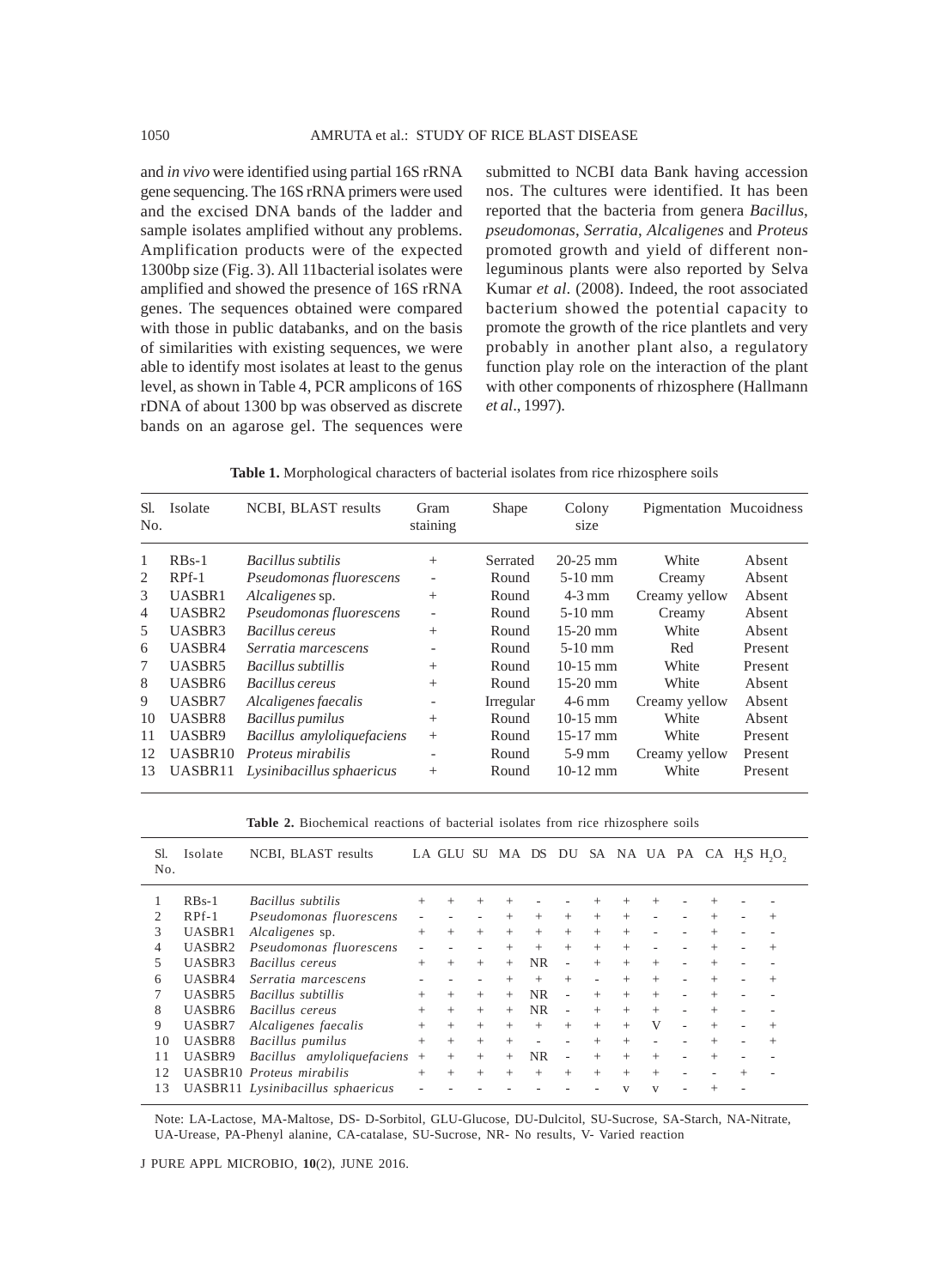| Protein<br>(mg/ml) | GST activity<br>U/ml of enzyme | Catalase activity<br>U/mg of protein |
|--------------------|--------------------------------|--------------------------------------|
| 3.01               | 5.47                           | 6.31                                 |
| 2.92               | 6.37                           | 6.43                                 |
| 2.65               | 5.03                           | 3.52                                 |
| 3.03               | 4.69                           | 3.41                                 |
| 3.18               | 6.41                           | 4.42                                 |
| 3.12               | 4.96                           | 3.49                                 |
| 3.10               | 5.31                           | 3.45                                 |
| 3.38               | 6.81                           | 4.42                                 |
| 4.45               | 7.59                           | 7.52                                 |
| 1.99               | 6.8                            | 4.13                                 |
| 2.35               | 7.09                           | 3.15                                 |
| 3.28               | 6.45                           | 4.32                                 |
| 2.82               | 6.24                           | 6.40                                 |
|                    |                                |                                      |

**Table3.** Protein and enzyme activity in different bacterial isolates

**Table 4.** List of rhizospheric bacteria isolated from rhizosphere of *O. sativa* cultivar Jaya and identified by 16S rRNA gene sequencing

| Strain<br>Label | NCBI,<br><b>BLAST</b> results         | Closest sequence similarity            | Percentidentity | Accessionnumber |
|-----------------|---------------------------------------|----------------------------------------|-----------------|-----------------|
| $RBs-1$         | Bacillus subtilis                     | Bacillus sp. HP-Z73-B1                 | 99              | KJ526902.1      |
| $RPf-1$         | Pseudomonas fluorescens               | Pseudomonas fluorescens                | 87              | L49465.1        |
|                 | UASBR1 Alcaligenes sp.                | Alcaligenes faecalis strain B18        | 99              | KF641843.1      |
|                 | <b>UASBR2</b> Pseudomonas fluorescens | Pseudomonas fluorescens LMG5167        | 97              | GU198104.1      |
|                 | <b>UASBR3</b> Bacillus cereus         | Bacillus altitudins strain 5S6         | 90              | KM374744.1      |
|                 | <b>UASBR4</b> Serratia marcescens     | Serratia marcescens strain D           | 92              | JF681182.1      |
|                 | UASBR5 Bacillus subtillis             | <i>Bacillus subtillis strain Bs 11</i> | 99              | HO234327.1      |

**Table 5.** The effects of bacterial isolates on fungal growth *in vitro* and *in vivo* (percent inhibition)

| Strain        | M. oryzae<br>growth inhibition $(\%)$ | M. oryzae<br>(PDI) |
|---------------|---------------------------------------|--------------------|
| UASBR1        | $52.44 + 1.2$                         | $1.23 \pm 0.0$     |
| UASBR2        | $63.41 + 3.3$                         | $1.23 + 0.0$       |
| UASBR3        | $76.83 + 5.8$                         | $1.00+0.0$         |
| UASBR4        | $76.83+0.9$                           | $1.13 + 0.4$       |
| UASBR5        | $76.83 + 4.2$                         | $1.10+0.3$         |
| <b>UASBR6</b> | $74.39 + 5.3$                         | $1.23 + 0.4$       |
| UASBR7        | $63.50 + 1.2$                         | $1.23 + 0.0$       |
| UASBR8        | $75.00 + 5.6$                         | $1.23 + 0.0$       |
| UASBR9        | $84.15 + 3.4$                         | $1.23 + 0.5$       |
| UASBR10       | $63.41 + 3.5$                         | $2.47+0.0$         |
| UASBR11       | $52.44 + 4.3$                         | $1.23 \pm 0.0$     |
| $RBs-1$       | $71.95 \pm 4.2$                       | $1.78 \pm 0.3$     |
| RPf-1         | $56.1 + 4.9$                          | $1.21 + 0.3$       |
| Control       | $\mathbf{\Omega}$                     | $3.7 \pm 0.9$      |

# **Biosynthesis of AMPs and evaluation of PCR assays**

PCR using the generalise primers for Bacillus directed at the 16S rRNA genes resulted in amplifications for the five *Bacillus* strains tested. However, primers bmyB and bacA also amplified two other bacterial isolates (UASBR<sub>2</sub> and  $UASBR<sub>4</sub>$ ). For the biosynthetic genes (bmyB, ituC, srfAA, bacA, and spaS), the sensitivity of primer detection was highly variable, also among the strains. Generally, unspecific amplifications of the AMPs genes were not observed in the strains of the other bacterial species, except for *P. fluorescens* (UASBR2), which amplified for spoVG, bmyB and bacA primers (Fig 4a to 4e) In Studies on AMP biosynthetic genes in natural populations of *Bacillus* may be useful for discovering new bacterial isolates with broad-ranging and better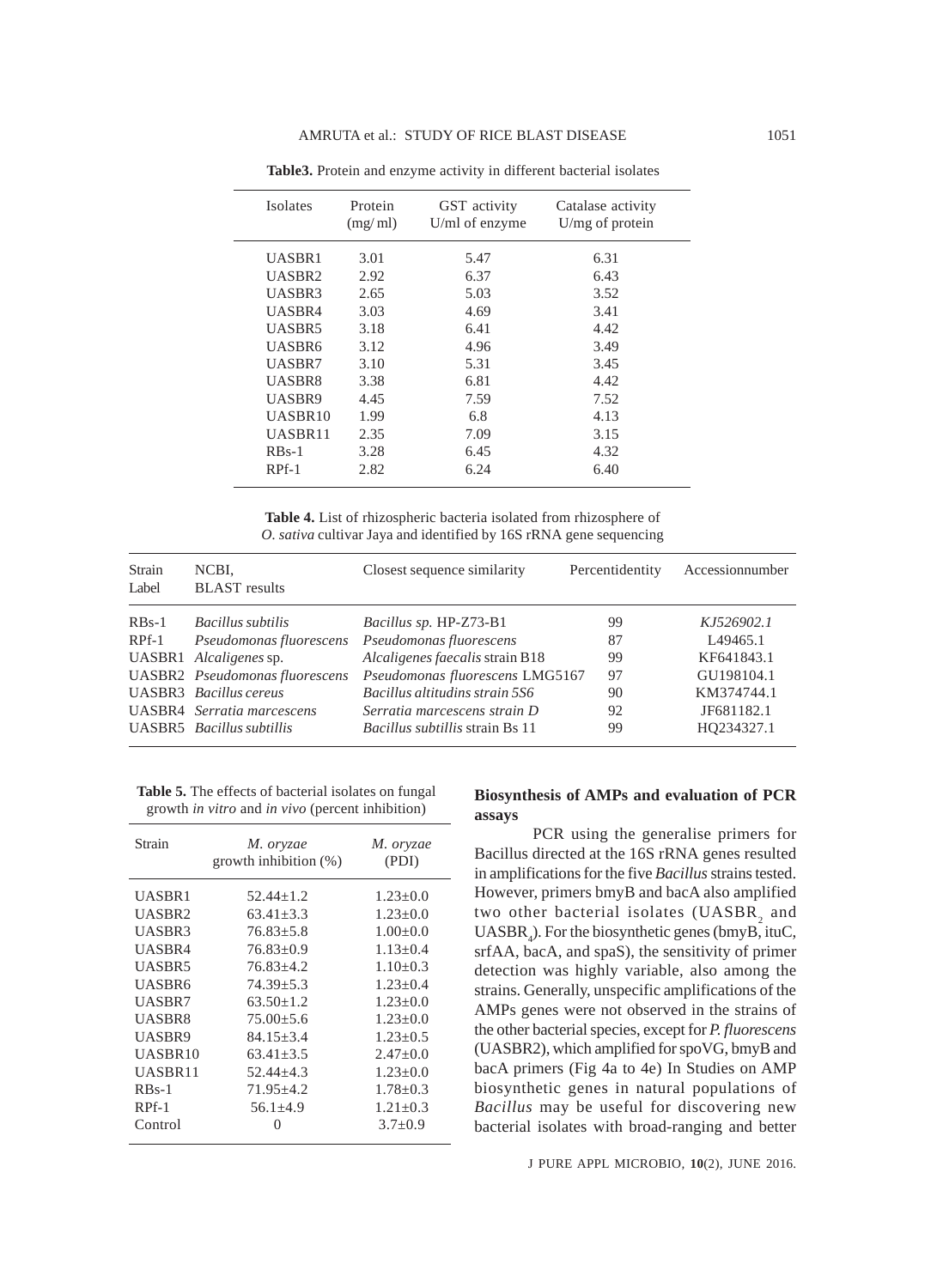efficacy of pathogen control as well as improved fitness in plant environments. Finding of relevant genes in other strains has been applied to the identification of functional molecular markers related to secondary metabolite production (e.g. AMPs) and to their beneficial effects in plants (Chen *et al*.,2011). The study of these markers in a reference collection of Bacillus sp. confirmed the presence of bmyB, ituC, srfAA, bacA, and spaS in all bacillus strains and of bmyB and bacA genes in other than Bacillus strains, in agreement with previous reports (Koumoutsi *et al*., 2004). Bacyllomicin, a member of the iturin family, has been reported to have strong antifungal activity being responsible for the main antagonistic activity of *B. amyloliquefaciens* FZB42 against *Fusarium oxysporum* (Koumoutsi *et al*., 2007).

# *In vitro* **screening of bacterial isolates against blast of paddy**

In the dual culture assays (Fig. 5) many of the bacterial strains significantly inhibited fungal growth over a (the incubation) period of 28 days (Table 5). Bacterial strains UASBR9 and UASBR3&4 remained antagonistic at a level of 84.14 and 76.83 %, respectively. No physical contact was observed between any of the bacteria tested and *M. oryzae*; moreover, an inhibitory halo was observed in the case of few bacterial strains, suggesting the presence of fungistatic metabolites secreted by the bacteria. With bacterial strain UASBR9, production of spores around the fungus causing complete fungal lysis was observed (Fig. 5). There appeared to be a strong association between siderophore productions. *B. subtilis* (NSRS 89-24) resulted in approximately 60 % inhibition of *P. grisea* in dual culture assay (Harman, 2000), also, it was reported that *B. subtilis* produced more than 50 percent inhibition of radial growth of pathogens where in this inhibition was experimentally attributed to the release of several antifungal metabolites such as subtilin, bacitracin, bacillin and bacillomycin (Moubarak and Abdel-Monaim 2011).

# *In vivo* **screening of strains against blast of paddy**

*In vivo* assay revealed highest reduction in the percentage of disease index of paddy blast (1.00) was recorded by the strain UASBR3 followed by UASBR5 (1.10), UASBR4 (1.13) and UASBR6 (1.23) as compared to positive controls RBs-1 and RPf-1 (1.78 and 1.21, respectively) and negative

J PURE APPL MICROBIO*,* **10**(2), JUNE 2016.

control 3.70 (Table 5 & Figure 5). The antagonistic effect of these strains against *M. oryzae*, individually with *Bacillus* strains were more evident when compared to uncontrolled conditions, this could be due to the Bacillus effect on plant pathogens attacking the causal agents by sugar linkages and release of extracellular enzymes such as proteases, cell wall degrading enzymes (CDWEs) and lipase. They also produced and secreted siderophores and hydrogen cyanide that are toxic to microorganisms (Wang *et al*., 2009).

Based on these criteria bacterial isolates selected to assess its performance for the management of rice disease both under lab and glasshouse conditions. Van Wees *et al*. 2000 suggested that a single bacterium may induce systemic resistance through more than a single mechanism. The PGPR are ideal organisms for crop protection because they can be used in various forms to seed or mixed with soil during seedling stage or transplanting. Our strains exhibited properties found in good colonizers and showed biofertilizer traits *in vitro*. A further contribution of these factors to the *in vivo* biocontrol activity would be of interest.

#### **ACKNOWLEDGEMENTS**

The authors are grateful to Department of Plant Pathology, University of Agricultural Sciences, Bangalore, India for financial assistance. Thanks go to Dr. Prasanna Kumar for his assistance with valuable suggestions during research and proofreading this manuscript.

#### **REFERENCES**

- 1. Ahimou, F., Jacques, P, Deleu, M. Surfactin and iturin A effects on *Bacillus subtilis* surface hydrophobicity. *Enzyme Microbe Technol*., 2000; **27**:749-754.
- 2. Ali M.Y., Rahman, M.T., Islam, M.A., Choudhury, K.A. and Rahman, M.A. Characteristics of *E. coli* isolates of human and animal origin. *Progressive Agriculture*, 1998; **9**(1-2): 221-224.
- 3. Betelho, G.R., Guimaraes, V., De Bonis, M., Fonseca, M.E.F., Hagler, A.N., Hagler, L.C.M. Ecology of plant growth promoting a strain of *Pseudomonas fluorescens* colonizing the maize endosphere in tropical soil. *World J. Microbiol.*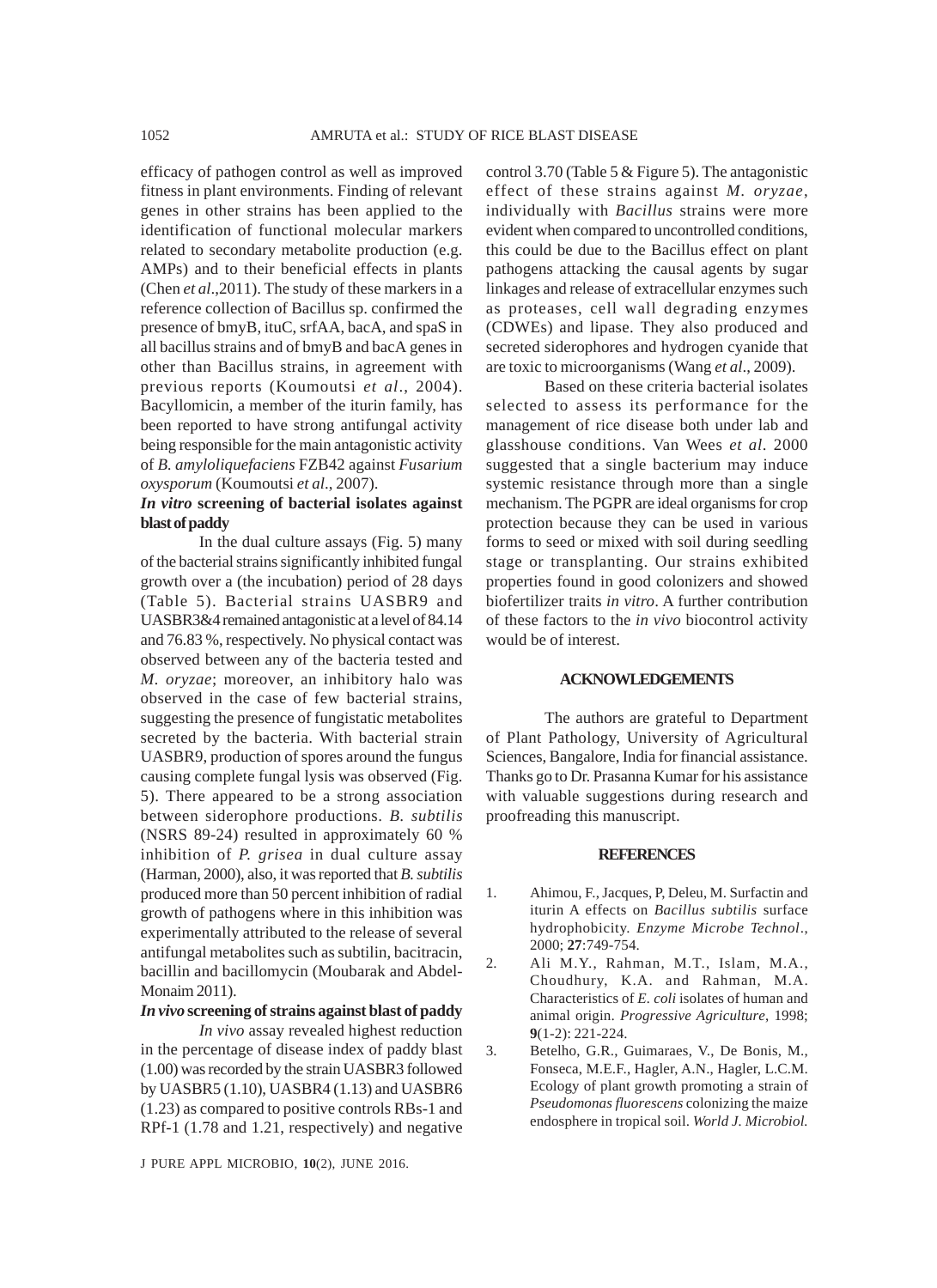*Biotechnol*., 1998; **14**: 499- 504.

- 4. Bharathi, R., Vivekananthan, R., Harish, S., Ramanathan, A. and Samiyappan, R. Rhizobacteria-based bio-formulations for the management of fruit rot infection in chillies. *Crop Protec*., 2004; **23**:835-843.
- 5. Burstone, M.S. Esterase of the salivary gland. J. Histochem. *Cytochem*, 1956; **4**: 131-139.
- 6. Cappuccino, J.G. and Sherman, N. Microbiology: a laboratory manual (8th edition,) Pearson. ISBN. 2002; **13**: 978-0805325782.
- 7. Chen, L. L., Yang, X., Raza, W., Li, J., Liu, Y., Qiu, M., Zhang, F. and Shen, Q. *Trichoderma harzianum* SQR-T037 rapidly degrades allelochemicals in rhizospheres of continuously cropped cucumbers. *Appl Microbiol Biotechnol*., 2011; **89**, 1653–1663.
- 8. Claus, D and Berkeley CW. The genus Bacillus. In: Bergey's Manual of Systematic Bacteriology. Vol 2. Sneath PHA (Ed). Williams, Wilkins, Baltimore. 1986; **34**: 1105-1139.
- 9. Duffy, B.K. and De ´Fago, G. Zinc improves biocontrol of Fusarium crown and root rot of tomato by *Pseudomonas fluorescence* and represses the production of metabolites inhibitory to bacterial antibiotic synthesis. *Phytopathology*, 1997; **87**, 1250.
- 10. Francés J. Pathogen aggressiveness and postharvest biocontrol efficiency in *Pantoea agglomerans*. *Postharvest Biol. Technol*., 2006; **39**:299–307.
- 11. Fravel D. Commercialization and implementation of biocontrol. *Annu. Rev. Phytopathol*., 2005; **43**: 337-359.
- 12. Grimont, F., Grimont, P.A.D. The genus Enterobacter. In: Balows, A., Truper, H.G., Dworkin, M., Hardar,W., Schleifer, K.H. (Eds.), The Prokaryotes. Springer-Verlag, NewYork, pp. 1992; 2729–2815.
- 13. Habig, W. H, Pabst, M. J, Jakoby, W. B. Glutathione *S*-transferases. The first enzymatic step in mercapturic acid formation. *J Biol Chem*., 1974; **249**: 7130–7139.
- 14. Hallmann, J, Quandt-Hallmann, A, Mahaffee, W. F, Kloepper, J.W. Bacterial endophytes in agricultural crops. *Canada J. Microbiol*., 1997; **43**(10):895–914. http://dx.doi.org/10.1139/m97- 131.
- 15. Harman, G. E. Myths and dogmas of biocontrol changes in perceptions derived from research on *Trichoderma harzinum* T-22. *Plant Disease,* 2000; **84**(4): 377-393.
- 16. Hunter, R. L., Rocha, J.T., pfrender, A.R., DeJong, D.C. The impact of gel electrophoresis upon our understanding of the esterase. *Ann. N.Y. Acad. Sci*., 1964; **121**: 532-543.
- 17. Kazempour, M. N. Biological control of *Rhizoctonia solani*, the causal agent of rice sheath blight by antagonistic bacteria in greenhouse and field conditions. *Plant Pathology Journal*, 2004; **3**(2): 88-96.
- 18. Koumoutsi A, Chen X-H, Henne A, Liesegang H, Hitzeroth G, Franke P, Vater J, Borriss, R. Structural and functional characterization of gene clusters directing nonribosomal synthesis of bioactive cyclic lipopeptides in *Bacillus amyloliquefaciens* strain FZB42. *J Bacteriol*, 2004; **186**: 1084-1096.
- 19. Liu W, Li PJ, Qi XM, Zhou QX, Zheng L, Sun TH, Yang YS. DNA changes in barley (*Hordeum vulgare*) seedlings induced by cadmium pollution using RAPD analysis. *Chemosphere*, 2005; **61**:158–167.
- 20. Isabel Mora, Jordi Cabrefiga, Emilio Montesinos. Antimicrobial peptide genes in Bacillus strains from plant environments *International microbiology*, 2011; **14**:213-223.
- 21. McSpadden Gardener, B. Ecology of Bacillus and *Paenibacillus sp*. in agricultural systems. *Phytopathology,* 2000; **94**:1252-1258.
- 22. Montesinos, E, Bonaterra, A. Microbial pesticides. In: Schaechter M, editor. Encyclopedia of microbiology. 3. New York: Elsevier; (2009); pp. 110–120.
- 23. Moubarak, M. Y., Abdel-Monaim, M. F. Effect of biocontrol agents on yield, yield components and root rot control in two wheat cultivars at New Valley region. *Egypt J Cereals Oilseeds*, 2011; **2**(6): 77-87.
- 24. Musliu A. and Salawudeen Waliyu. Screening and Isolation of the Soil Bacteria for Ability to Produce Antibiotics, *European Journal of Applied Sciences*, 2012; **4**(5): 211-215.
- 25. Naureen, Z., Price, A.H., Hafeez, F.Y., Roberts, M.R. Identification of rice blast diseasesuppressing bacterial strains from the rhizosphere of rice grown in Pakistan. *Crop Prot*., 2009; **28**(12).
- 26. Raupach, G.S. and J.W. Kloepper. Mixtures of plant growth promoting rhizobacteria enhance biological control of multiple cucumber pathogens. *Phytopathology*, 1998; **88**: 1158– 1164.
- 27. Selva Kumar G, Kundu S, Gupta AD, Shouche YS, Gupta, H.S. Isolation and characterization of nonrhizobial plant growth promoting bacteria from nodules of Kudzu (Pueraria thunbergi- ana) and their effect on wheat seedling growth. *Curr Microbiol*., 2008; **56**:134–139.
- 28. Someya, N., Nakajima, M., Hibi, T., Yamaguchi, I., Akutsu, K. Induced resistance to rice blast by an antagonistic bacterium, *Serratia*